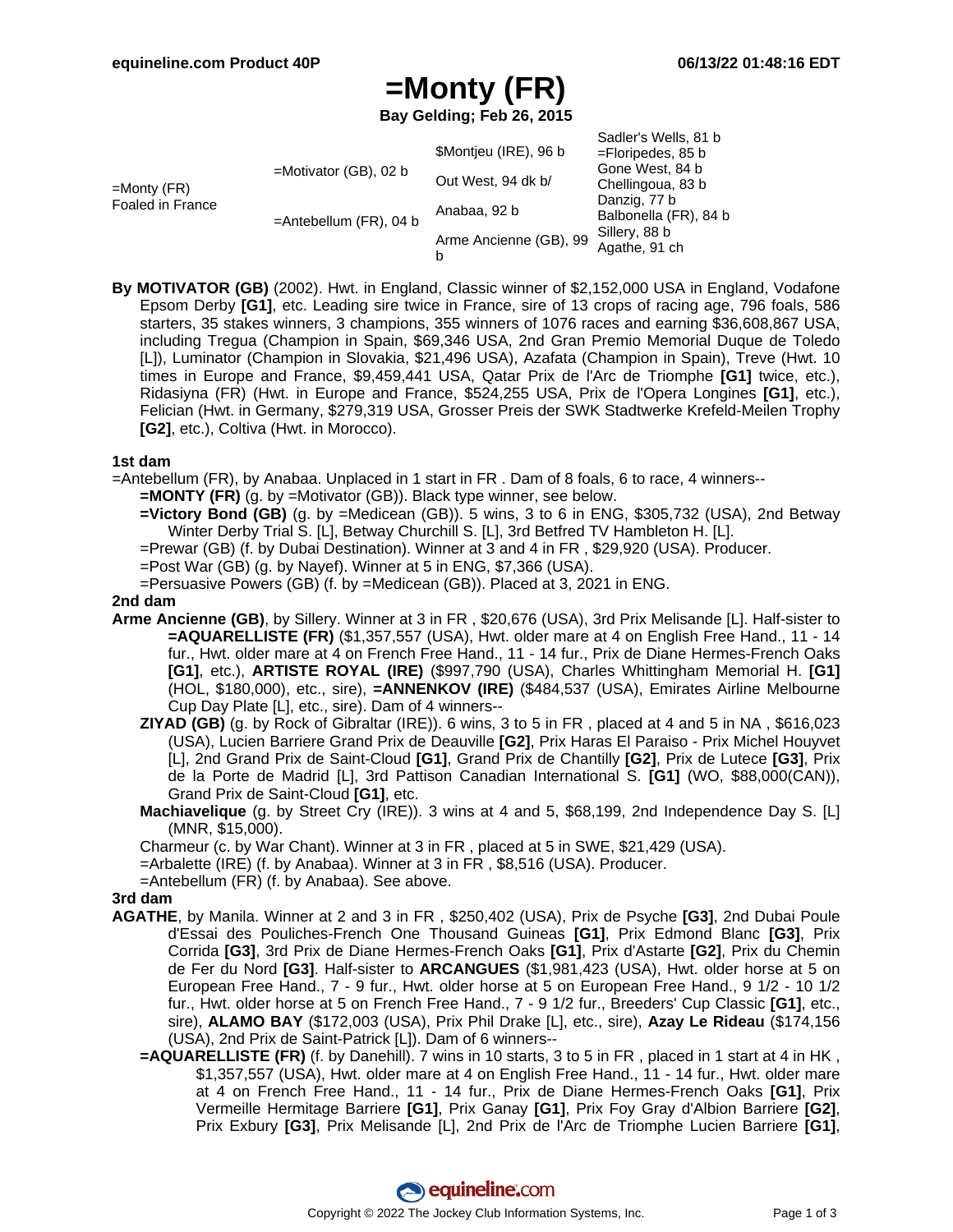## **=Monty (FR)**

### **Bay Gelding; Feb 26, 2015**

Hong Kong Vase **[G1]**, etc. Dam of--

- **AME BLEUE (GB)** (f. by Dubawi (IRE)). Winner at 3 and 4 in FR , \$169,950 (USA), Prix de la Calonne - Fonds Europeen de l'Elevage [L], 2nd Darley Prix Jean Romanet **[G1]**, La Coupe de Maisons-Laffitte **[G3]**, 3rd Prix de Royaumont - RMC **[G3]**, Prix de Thiberville [L]. Producer.
- **=Artiste Divine (GB)** (f. by Peintre Celebre). Winner at 3 in FR , \$75,408 (USA), 2nd Prix Minerve **[G3]**, 3rd Prix Occitanie [L].
- **=Any Time Soon (IRE)** (f. by =Camelot (GB)). Winner at 2 and 3, placed at 4, 2022 in FR, \$65,956 (USA), 3rd Prix Gold River - F.E.E. [L].
- **Amerique (IRE)** (f. by \$Galileo (IRE)). Winner at 3 in FR , \$44,375 (USA), 2nd Prix Belle de Nuit [L], 3rd Grand Prix du Nord [L]. Dam of--
	- **=MAQSAD (FR)** (f. by =Siyouni (FR)). 2 wins at 3 in ENG, \$49,258 (USA), Tweenhills Pretty Polly S. [L].
- =Aquarelle Rare (GB) (f. by Rainbow Quest). Winner at 5 in FR , \$32,647 (USA). Dam of--
	- **=ART DU VAL (GB)** (g. by No Nay Never). 4 wins, 2 to 4, placed at 6, 2022 in ENG, FR and UAE, \$269,141 (USA), Prix de Saint-Patrick [L], 2nd Prix Isonomy [L], Seat Unique Ganton S. [L], 3rd Riviera Beachfront By Azizi Al Rashidiya **[G2]**, Al Tayer Motors Zabeel Mile **[G2]**.
- =Aqua Bella (GB) (f. by Oasis Dream (GB)). Unraced in Great Britain. Dam of--
- **=SIGNIFICANCE (AUS)** (c. by =Frankel (GB)). 4 wins at 3 and 4 in AUS, \$151,374 (USA), De Bortoli Wines Christmas Cup [L].
- **ARTISTE ROYAL (IRE)** (r. by Danehill). 7 wins, 3 to 8 in FR and NA , \$997,790 (USA), Charles Whittingham Memorial H. **[G1]** (HOL, \$180,000), Clement L. Hirsch Memorial Turf Championship S. **[G1]** (OSA, \$150,000), San Marcos S. **[G2]** (SA, \$90,000), La Coupe **[G3]**, Prix Ridgway [L], 2nd Frank E. Kilroe Mile H. **[G1]** (SA, \$60,000), Del Mar H. **[G2]** (DMR, \$50,000), American H. **[G2]** (HOL, \$30,000), etc. Sire.
- **=ANNENKOV (IRE)** (c. by Danehill). 5 wins, 3 to 6 in AUS and FR , \$484,537 (USA), Emirates Airline Melbourne Cup Day Plate [L], 2nd C. B. Cox S. **[G2]**, La Coupe **[G3]**, 3rd Railway S. **[G1]**, David Jones Cup **[G3]**, Prix Gontaut-Biron **[G3]**, Prix de Boulogne [L]. Sire.
- **Arme Ancienne (GB)** (f. by Sillery). Black type placed winner, see above.
- =Aigle Royal (GB) (c. by Nashwan). 3 wins at 3 and 5 in FR and KSA, \$41,147 (USA).
- =Agamon Lake (FR) (g. by \$Montjeu (IRE)). Winner at 5 in FR , \$19,592 (USA).
- =Aurore (IRE) (f. by Fasliyev). Placed at 2 and 3 in FR , \$23,911 (USA). Producer.
- =Agathe Rare (IRE) (f. by Sadler's Wells). Unraced in Ireland. Dam of--
	- **=APACHE SPIRIT (GB)** (g. by =Invincible Spirit (IRE)). 6 wins, 2 to 6 in FR and HK, \$456,835 (USA), Prix de Saint-Patrick [L].

### **4th dam**

- **Albertine (FR)**, by Irish River (FR). 2 wins at 3 in FR , \$36,878 (USA), 3rd Prix de l'Opera**-G2**, Prix de Liancourt [L]. Half-sister to **\*ASHMORE** (\$359,117 (USA), Champion older horse in France, Prix Jean de Chaudenay**-G2**, etc., sire), **=ART BLEU (GB)** (\$117,674 (USA), La Coupe **[G3]**, etc., sire), **=ACOMA (FR)** (\$25,726 (USA), Prix de Minerve**-G3**). Dam of 10 winners, including--
	- **ARCANGUES** (c. by Sagace (FR)). 6 wins, 3 to 6 in FR and NA , \$1,981,423 (USA), Hwt. older horse at 5 on European Free Hand., 7 - 9 fur., Hwt. older horse at 5 on European Free Hand., 9 1/2 - 10 1/2 fur., Hwt. older horse at 5 on French Free Hand., 7 - 9 1/2 fur., Breeders' Cup Classic **[G1]**, Prix d'Ispahan **[G1]**, John Henry H. **[G2]**, Prix Eugene Adam **[G2]**, Prix du Prince d'Orange **[G3]**, 2nd Prix d'Ispahan **[G1]**, Prix Guillaume d'Ornano **[G2]**, 3rd Prix Niel Escada **[G2]**, etc. Sire.
	- **AGATHE** (f. by Manila). Black type winner, see above.
	- **ALAMO BAY** (c. by Nureyev). 6 wins, 3 to 5 in FR , \$172,003 (USA), Prix Phil Drake [L], Prix du Pin [L], 2nd Prix de la Porte Maillot **[G3]**, Prix du Pin [L], Prix du Ranelagh [L]. Sire.
	- **Azay Le Rideau** (g. by Miswaki). 3 wins, 2 to 6 in FR and HK , \$174,156 (USA), 2nd Prix de Saint-Patrick [L].

Afrique Bleu Azur (f. by Sagace (FR)). Winner at 3 and 4 in FR , \$14,503 (USA).

- **CAPE VERDI (IRE)** (f. by Caerleon). 3 wins at 2 and 3 in ENG, \$322,924 (USA), European Champion 3-year-old filly, Hwt. filly at 3 on European Free Hand., 7 - 9 fur., Sagitta One Thousand Guineas **[G1]**, Stakis Casinos Lowther S. **[G2]**, 2nd Chesham S. [L], 3rd Greene King Falmouth S. **[G2]**.
- **L'AFRICAIN BLEU (FR)** (c. by =Saint Cyrien (FR)). 6 wins, 3 to 8 in FR and NA , \$157,477